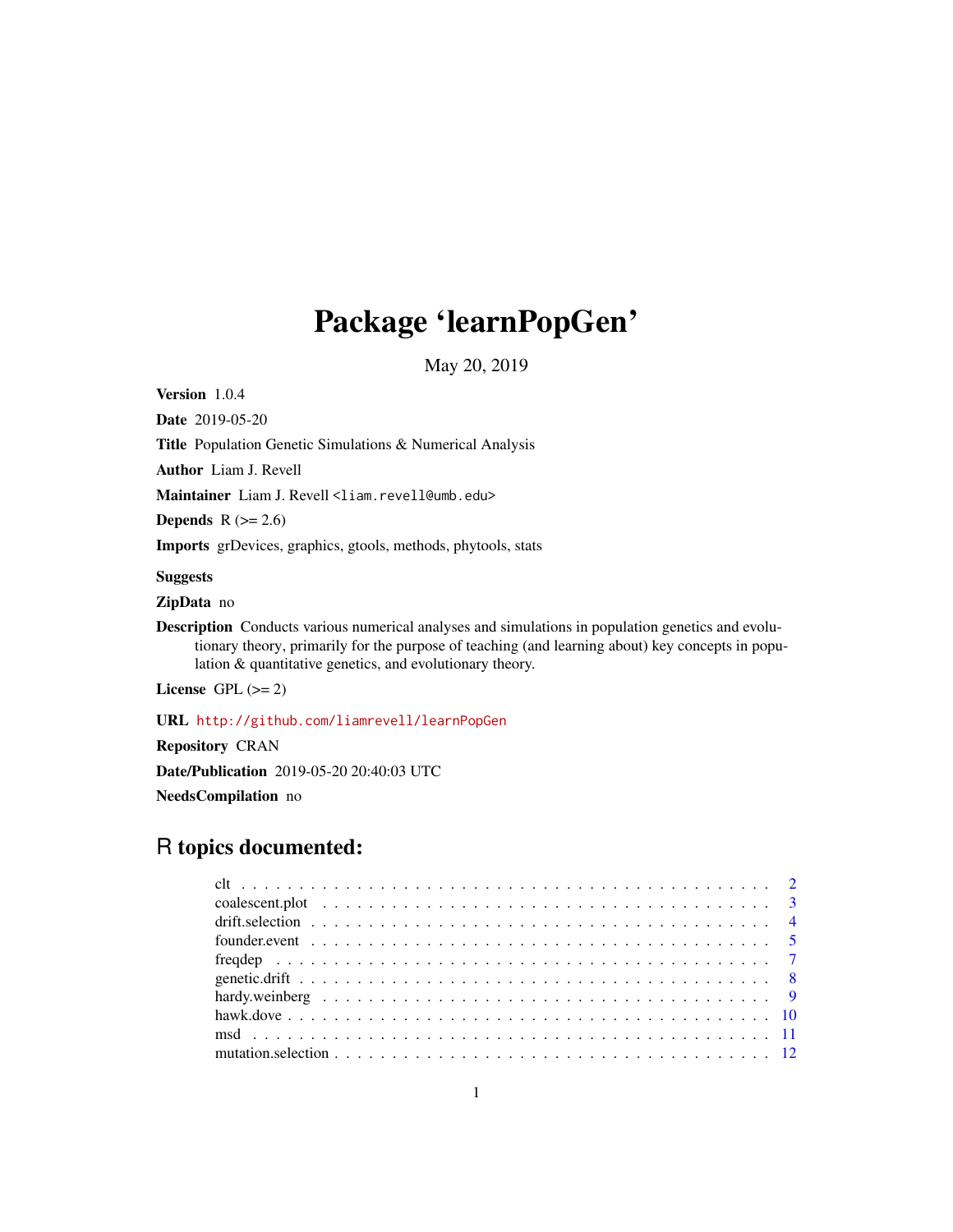<span id="page-1-0"></span>

| Index |  |  |  |  |  |  |  |  |  |  |  |  |  |  |  |
|-------|--|--|--|--|--|--|--|--|--|--|--|--|--|--|--|
|       |  |  |  |  |  |  |  |  |  |  |  |  |  |  |  |
|       |  |  |  |  |  |  |  |  |  |  |  |  |  |  |  |
|       |  |  |  |  |  |  |  |  |  |  |  |  |  |  |  |
|       |  |  |  |  |  |  |  |  |  |  |  |  |  |  |  |
|       |  |  |  |  |  |  |  |  |  |  |  |  |  |  |  |

<span id="page-1-1"></span>clt *Illustrates the concept of the Central Limit Theorem*

# Description

The *Central Limit Theorem* tells us that when independent random variables are added together, the distribution of their sum tends towards a normal distribution, regardless of the shape of their individual distributions. This function attempts to illustrate this concept by allowing the user to visualize the sum of an arbitrary number of different independent random variables with different underlying distributions.

# Usage

```
clt(nvar=1, nobs=1000, df=c("normal","uniform","exponential","binomial"),
theta=NULL,breaks="Sturges", show=c("sum","mean"))
## S3 method for class 'clt'
print(x, \ldots)## S3 method for class 'clt'
plot(x, \ldots)
```

| nvar              | number of random variables to sum (1 or more).                                                                                                                                                                 |
|-------------------|----------------------------------------------------------------------------------------------------------------------------------------------------------------------------------------------------------------|
| nobs              | total number of observations (per random variable).                                                                                                                                                            |
| df                | distribution functions of individual random variables to sum. These can be<br>"normal", "uniform", "exponential", or "binomial".                                                                               |
| theta             | parameter of the distribution functions: variance in the case of $df = "normal",$<br>maximum value in the case of "uniform" (the minimum value will be assumed<br>to be 0), rate in the case of "exponential". |
| breaks            | breaks (see hist).                                                                                                                                                                                             |
| show              | whether to show the row-wise <i>sum</i> of the independent random variables (show="sum"),<br>or their mean (show="mean").                                                                                      |
| x                 | object of class "clt" for print and plot methods.                                                                                                                                                              |
| $\cdot\cdot\cdot$ | optional arguments for print and plot methods.                                                                                                                                                                 |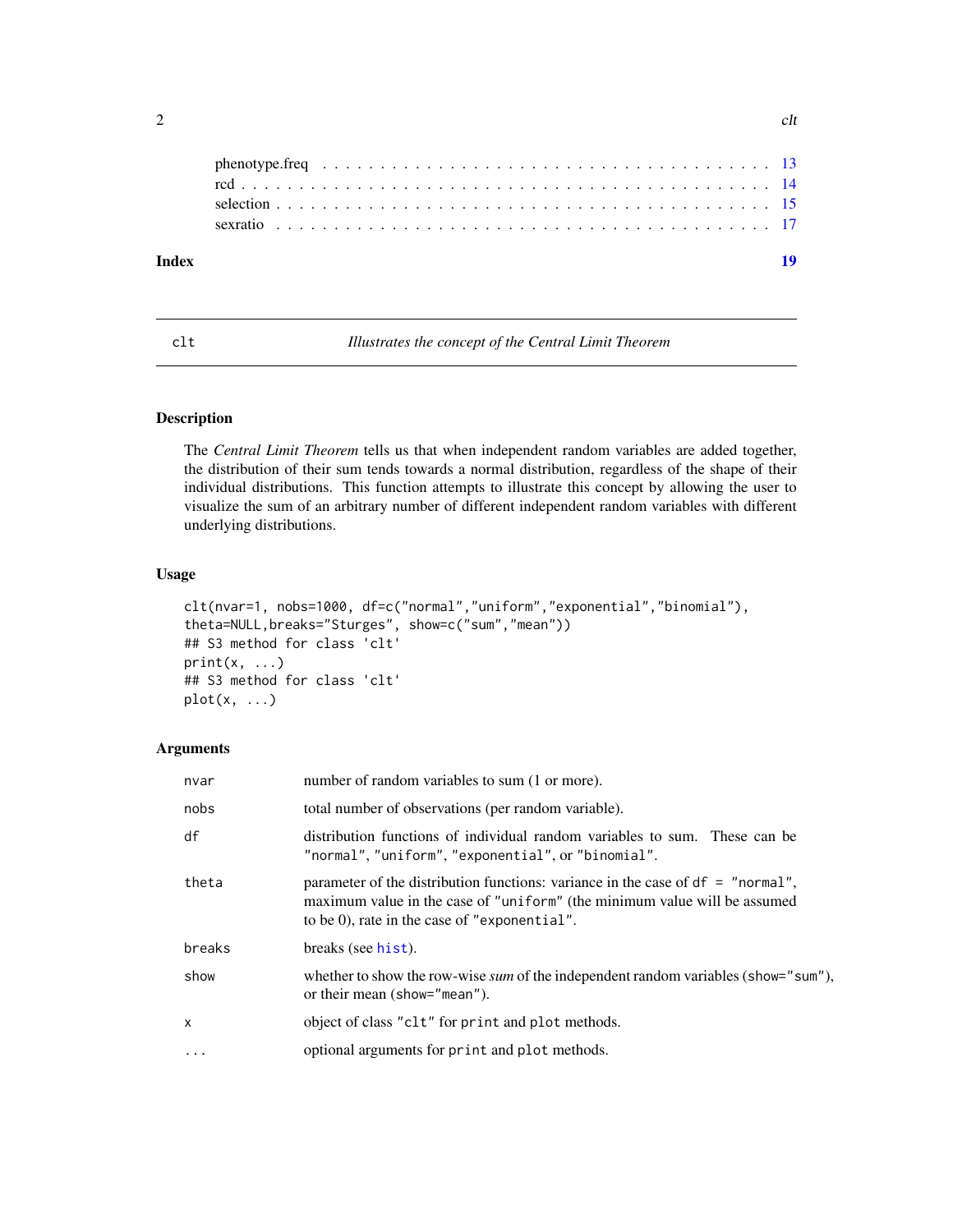# <span id="page-2-0"></span>coalescent.plot 3

#### Details

The central limit theorem (CLT) establishes that when independent random variables are added together their (normalized) sum will tend towards a normal distribution, regardless of the distribution of the original random variables. That is to say if we were to generate a set of nvar (say) independent, uniform, random variables, normalize each one to have the same variance, and then sum or average the variables by observation, this sum or average will tend towards a normal distribution as the number of random variables (nvar in this function) is increased.

# Value

Creates a plot showing the observation-wise distribution of the sum or average of the independent random variables.

The distribution of the observation-wise sum or average and the underlying data are also returned invisibly to the user in the form of an object of class "clt". This object can in turn be printed or re-plotted using custom print and plot methods. (See examples.)

#### Author(s)

Liam Revell <liam.revell@umb.edu>

#### See Also

[phenotype.freq](#page-12-1)

#### Examples

```
clt(nvar=1,df="exponential")
clt(nvar=10,df="exponential")
object<-clt(nvar=40,df="exponential")
print(object)
plot(object)
```
coalescent.plot *Creates a (usually animated) simulation of gene coalescence within a population*

#### **Description**

Coalescence or coalescent theory is a model for genetic drift within a population in which we envision gene copies merging or "coalescing" into ancestors in the past. This function generates a(n) (optionally animated) visualization of this process of coalescence within a population.

# Usage

```
coalescent.plot(n=10, ngen=20, colors=NULL, ...)
## S3 method for class 'coalescent.plot'
print(x, \ldots)## S3 method for class 'coalescent.plot'
plot(x, \ldots)
```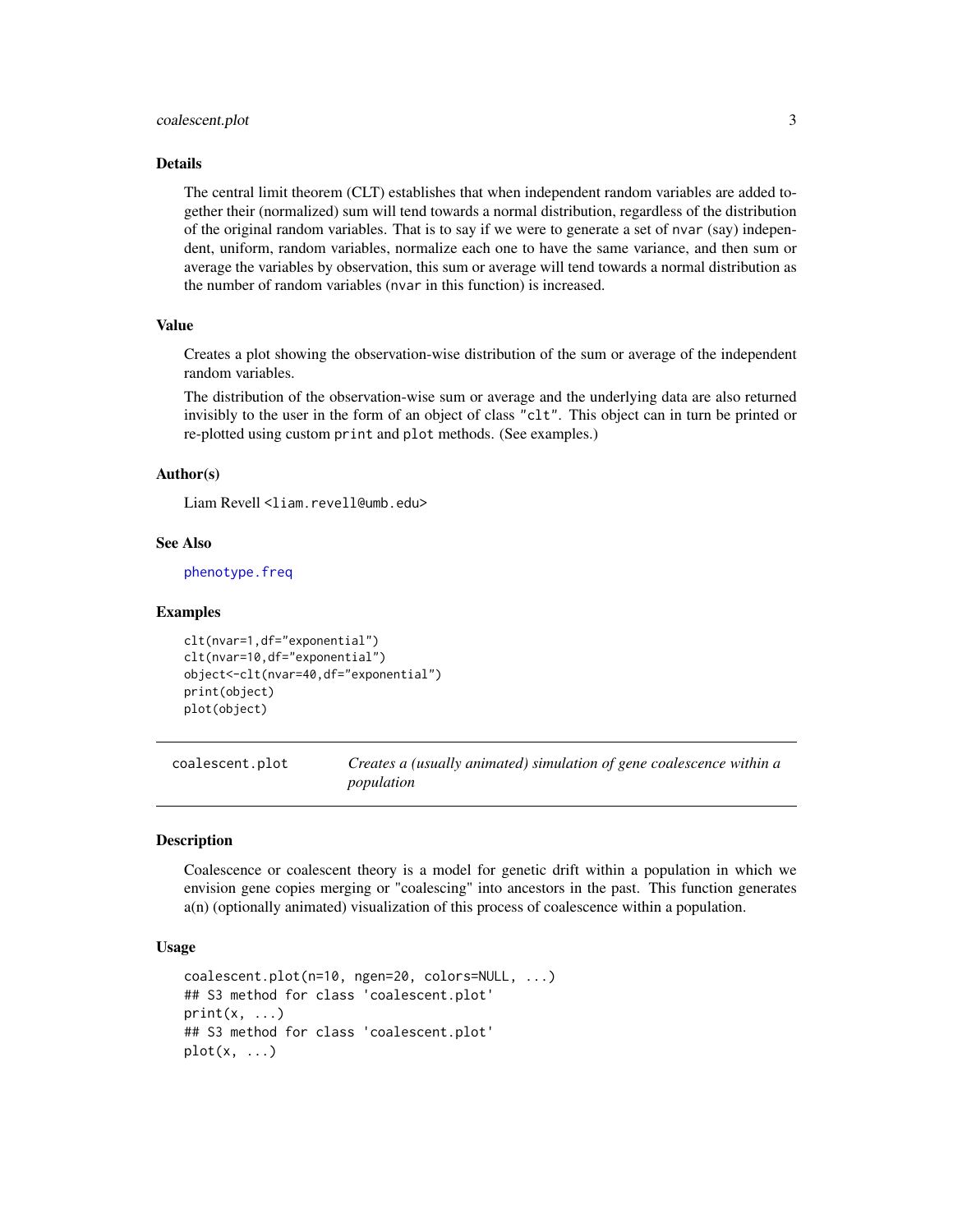#### <span id="page-3-0"></span>Arguments

| n            | number of haploid individuals or gene copies.                                                                                                                                                                                                                                                                                                                                                                   |
|--------------|-----------------------------------------------------------------------------------------------------------------------------------------------------------------------------------------------------------------------------------------------------------------------------------------------------------------------------------------------------------------------------------------------------------------|
| ngen         | number of generations.                                                                                                                                                                                                                                                                                                                                                                                          |
| colors       | colors to use for plotting individuals and lines. By default, the function tries to<br>use a contrasting color scheme such that adjacent allele copies are dissimilar (to<br>facilitate visualization of the coalescent process.)                                                                                                                                                                               |
| $\mathsf{x}$ | object of class "coalescent.plot" for print and plot methods.                                                                                                                                                                                                                                                                                                                                                   |
| $\ddots$     | optional arguments. For coalescent. plot optional arguments include: sleep,<br>the time to pause between generations (set to 0.2s by default); 1wd, the line<br>width for parent-offspring lines in the coalescent geneology; and col. order, if<br>colors=NULL, whether to use 'sequential' (col.order="sequential", the de-<br>fault) or 'alternating' (col.order="alternating") colors for adjacent alleles. |

# Value

Creates a plot or animation.

Invisibly returns an object of class "coalescent.plot" containing the alleles (coded numerically) and the parent-offspring relationships from the coalescent simulation. This object can be printed or re-plotted using print and plot methods. (See examples.)

#### Author(s)

Liam Revell <liam.revell@umb.edu>

# See Also

[drift.selection](#page-3-1), [genetic.drift](#page-7-1)

# Examples

```
coalescent.plot()
## Not run:
coalescent.plot(n=20,ngen=30,col.order="alternating")
object<-coalescent.plot()
print(object)
plot(object)
```
## End(Not run)

<span id="page-3-1"></span>drift.selection *Simulation of genetic drift & natural selection at a biallelic locus*

# Description

Simulates drift and natural selection at a single biallelic locus within one or various populations.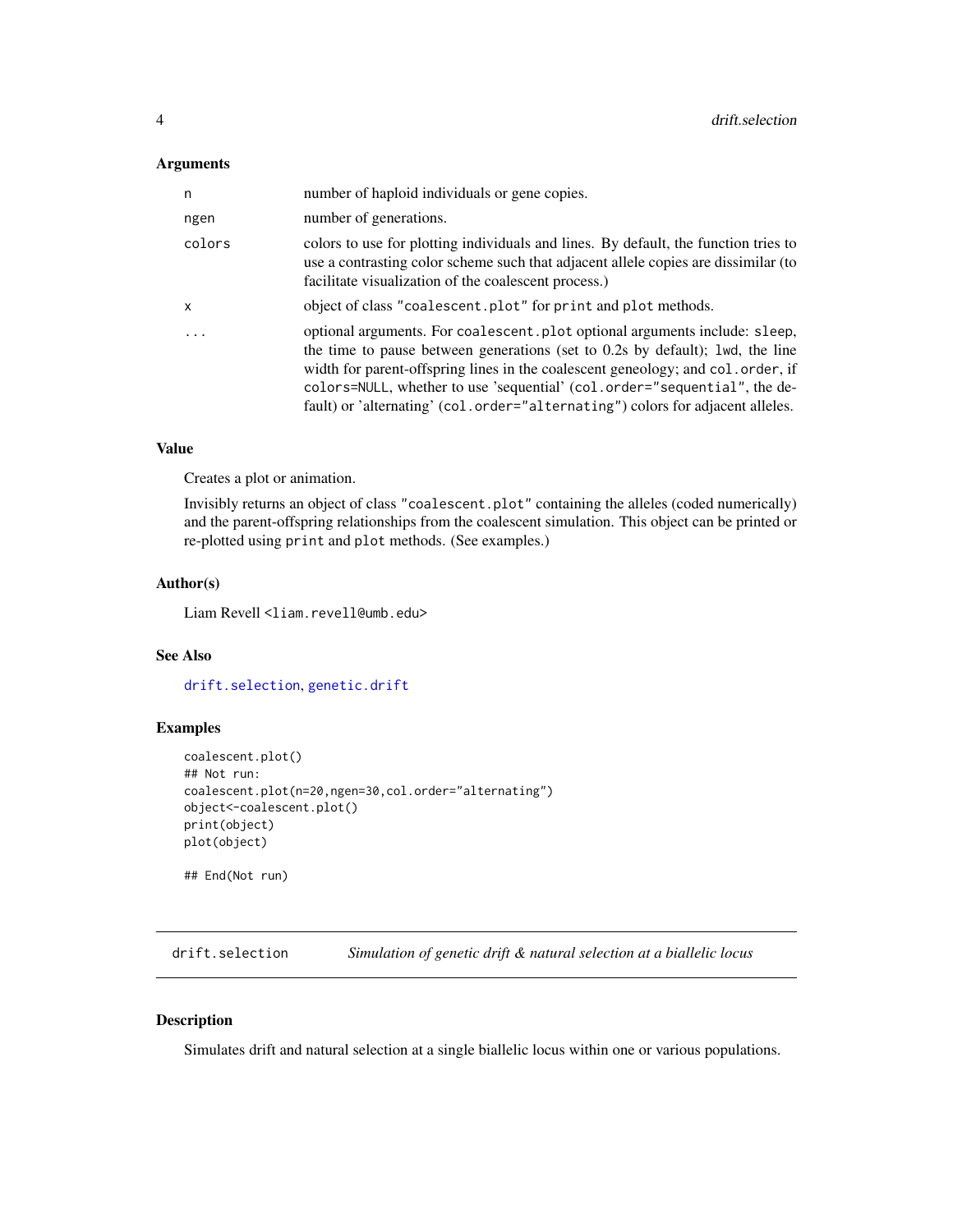### <span id="page-4-0"></span>founder.event 5

# Usage

drift.selection(p0=0.5, Ne=100, w=c(1,1,1), ngen=400, nrep=10, colors=NULL, ...)

#### Arguments

| p0        | starting frequency for the A allele.                                                                        |
|-----------|-------------------------------------------------------------------------------------------------------------|
| <b>Ne</b> | effective population size.                                                                                  |
| W         | fitnesses of the three genotypes: AA, Aa, and aa.                                                           |
| nrep      | number of replicate simulations.                                                                            |
| ngen      | total time, in number of generations, for the simulation.                                                   |
| colors    | colors to use for plotting.                                                                                 |
|           | optional arguments. Presently the only arguments are type $(e.g., "1", "s")$ and<br>lwd in the plot method. |

# Value

The function creates a plot and returns an object of class "drift.selelction" consisting of list containing the allele frequency through time for each simulation. This object can be printed or plotted using corresponding methods. (See examples.)

### Author(s)

Liam Revell <liam.revell@umb.edu>

#### See Also

[genetic.drift](#page-7-1), [selection](#page-14-1)

# Examples

```
drift.selection()
p<-drift.selection(p0=0.01,Ne=100,w=c(1,0.9,0.8),ngen=200,nrep=5)
print(p)
plot(p)
```
<span id="page-4-1"></span>

| founder.event | Simulation of a founder event or population bottleneck |  |
|---------------|--------------------------------------------------------|--|
|---------------|--------------------------------------------------------|--|

# Description

This function simulates genetic drift with a founding event / population bottleneck at time etime.

#### Usage

```
founder.event(p0=0.5, Ne=1000, Nf=10, ttime=100, etime=50, show="p", ...)
```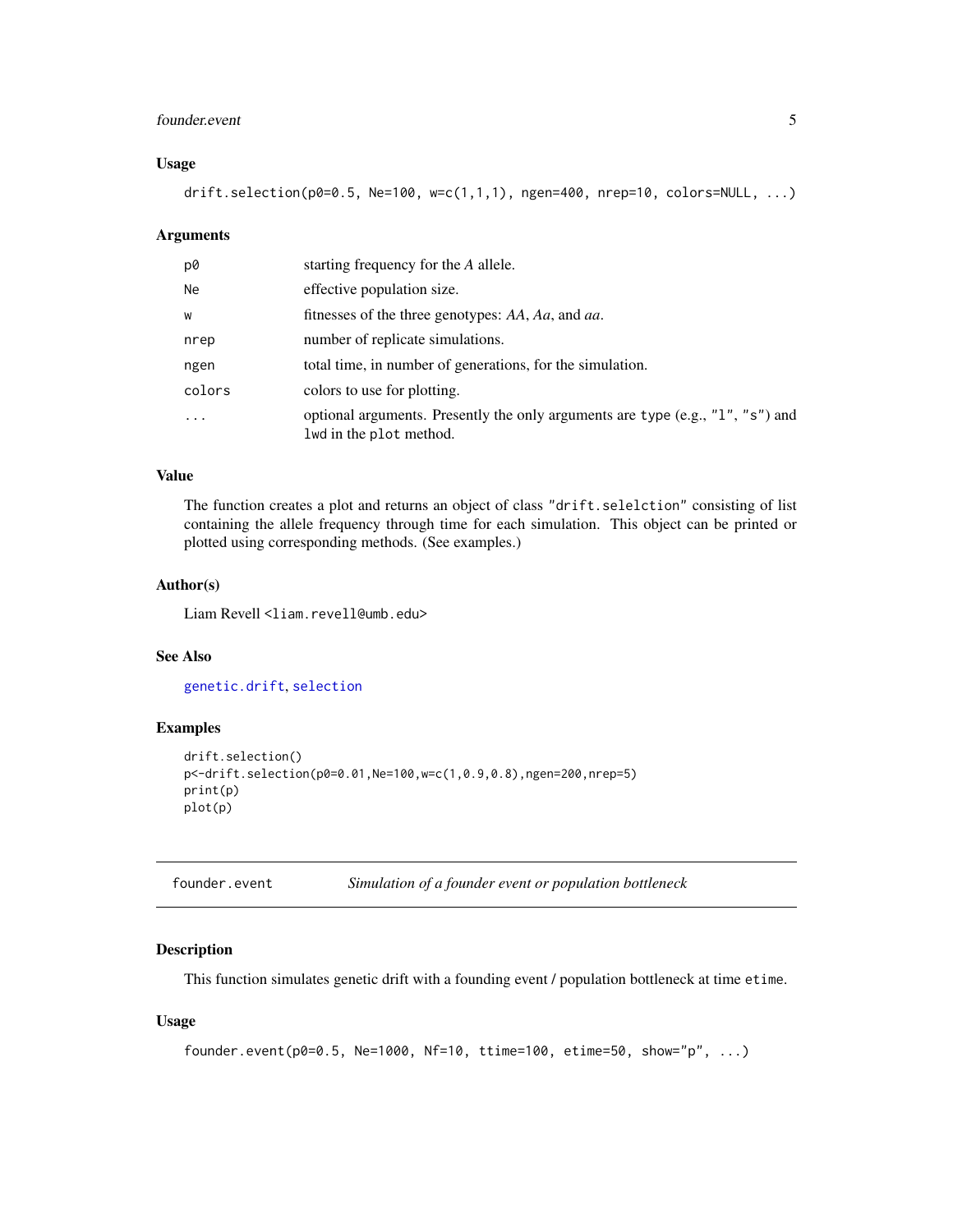# <span id="page-5-0"></span>Arguments

| p0        | Starting frequency for the A allele.                                                                                                                                                                                                                                                                                                                                                  |
|-----------|---------------------------------------------------------------------------------------------------------------------------------------------------------------------------------------------------------------------------------------------------------------------------------------------------------------------------------------------------------------------------------------|
| <b>Ne</b> | Effective population size at the start of the simulation and after the founding<br>event.                                                                                                                                                                                                                                                                                             |
| Νf        | Size of the founding population.                                                                                                                                                                                                                                                                                                                                                      |
| ttime     | Total time of the simulation.                                                                                                                                                                                                                                                                                                                                                         |
| etime     | Time for the founding event. Can either be a single generation, or a sequence<br>of generations (e.g., etime=40:50) for a prolonged founder event. Note that to<br>simulate a prolonged bottleneck the user <i>must</i> supply the sequence of genera-<br>tions during which the population is to be bottlenecked and <i>not</i> merely the start<br>and end times of the bottleneck. |
| show      | Two different options for plotting. "p" shows the frequency of the A allele<br>through time; "var" shows the genetic variation in the population, calculated as<br>$p*(1-p)$ . The default is show="p".                                                                                                                                                                               |
| $\cdots$  | optional arguments. Presently, the only optional argument in founder . event is<br>Itype which specifies the line type and defaults to "s".                                                                                                                                                                                                                                           |

# Value

The function creates one of two different plots, depending on the value of show.

The function also invisibly returns an object of class "founder.event" which can be printed or plotted using corresponding print and plot methods. (See examples.)

# Author(s)

Liam Revell <liam.revell@umb.edu>

# See Also

[drift.selection](#page-3-1), [genetic.drift](#page-7-1)

# Examples

founder.event() p<-founder.event(show="variation") print(p) plot(p,show="p",ltype="l")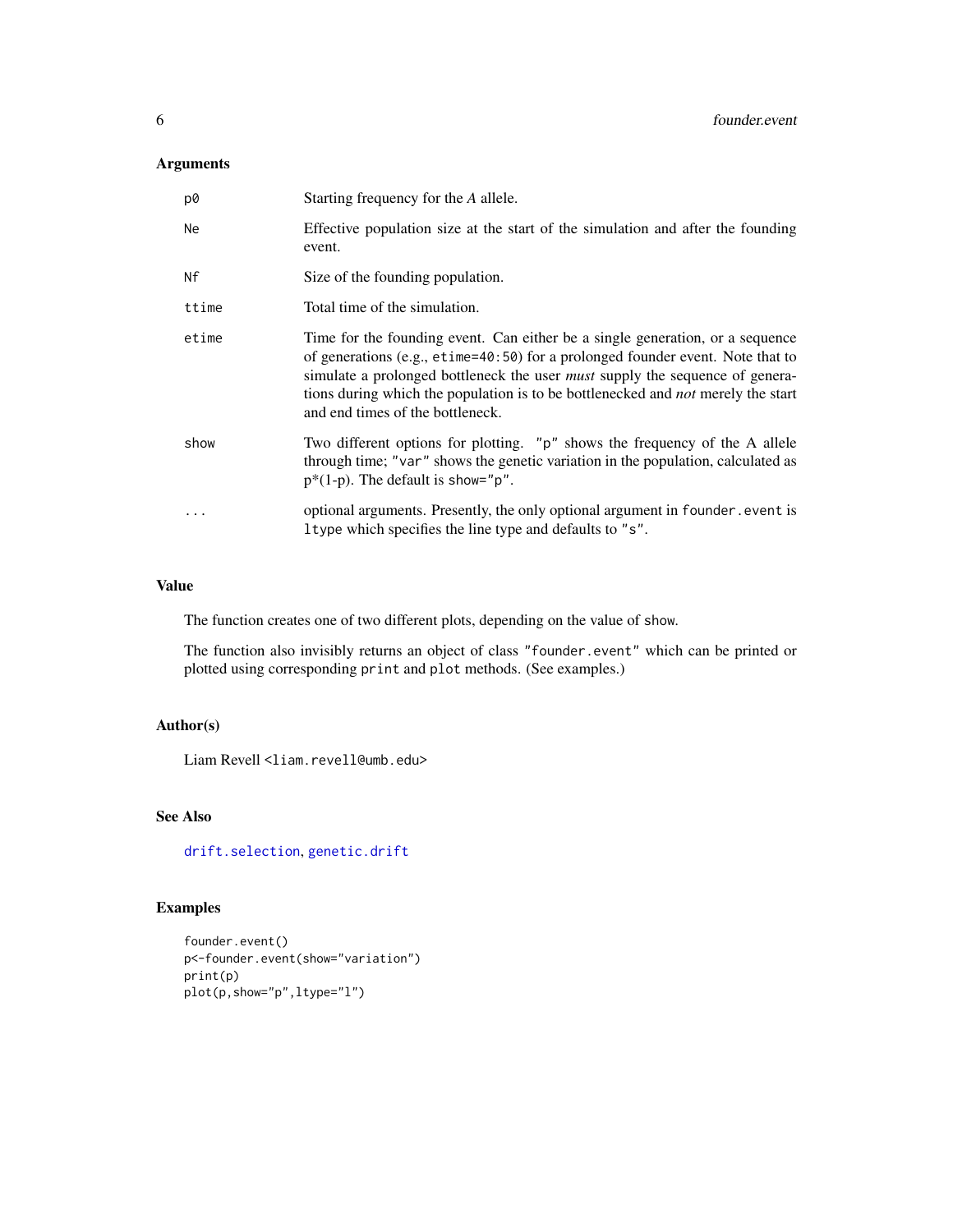<span id="page-6-1"></span><span id="page-6-0"></span>

# Description

This function performs numerical analysis of a frequency dependent selection model based on Rice (2004; *Evolutionary Theory: Mathematical & Conceptual Foundations*). The fitnesses of the three genotypes in the model are as follows, where f(*XX*) denotes the frequency of the *XX* genotype: w(*AA*)=1-3\*f(*Aa*)+3\*f(*aa*); w(*Aa*)=1-s\*f(*Aa*); and w(*aa*)=1-3\*f(*Aa*)+3\*f(*AA*). As shown in Rice (2004), though entirely deterministic, the model can exhibit chaotic behavior under some values for s.

# Usage

 $freqdep(p0=0.01, s=0, time=100, show='p", pause=0, ...)$ 

#### Arguments

| p0    | Starting frequency for the A allele.                                                                                                                                                                                                                                                                                                                                                          |
|-------|-----------------------------------------------------------------------------------------------------------------------------------------------------------------------------------------------------------------------------------------------------------------------------------------------------------------------------------------------------------------------------------------------|
| S     | Parameter that determines the strength of selection against heterozygotes when<br>they are common.                                                                                                                                                                                                                                                                                            |
| time  | Number of generations to run the analysis.                                                                                                                                                                                                                                                                                                                                                    |
| show  | Various options for plotting. "p" shows the frequency of A through time; "q"<br>gives the frequency of the <i>a</i> allele; "fitness" gives the mean population fitness<br>through time; "surface" plots the mean fitness as a function of p; "deltap"<br>shows the change in p as a function of p; "cobweb" creates a cobweb plot show-<br>ing $p(t)$ by $p(t+1)$ . The default is show="p". |
| pause | Pause between generations. pause=0.01 (for instance) might smooth animation.                                                                                                                                                                                                                                                                                                                  |
| .     | optional arguments. Presently, the only optional argument in freqdep is color,<br>which can be used to change the color of the lines of the plot. The plot method<br>can also accept the optional arguments type (e.g., "1" or "s") and lwd.                                                                                                                                                  |

#### Value

The function creates one of several possible plots, depending on the value of show.

The use of cobweb plots follows [selection](#page-14-1).

The function also invisibly returns an object of class "freqdep" containing the frequency of the allele A through time, if this was calculated by the selected method. This can be printed or plotted using the corresponding methods. (See examples.)

### Author(s)

Liam Revell <liam.revell@umb.edu>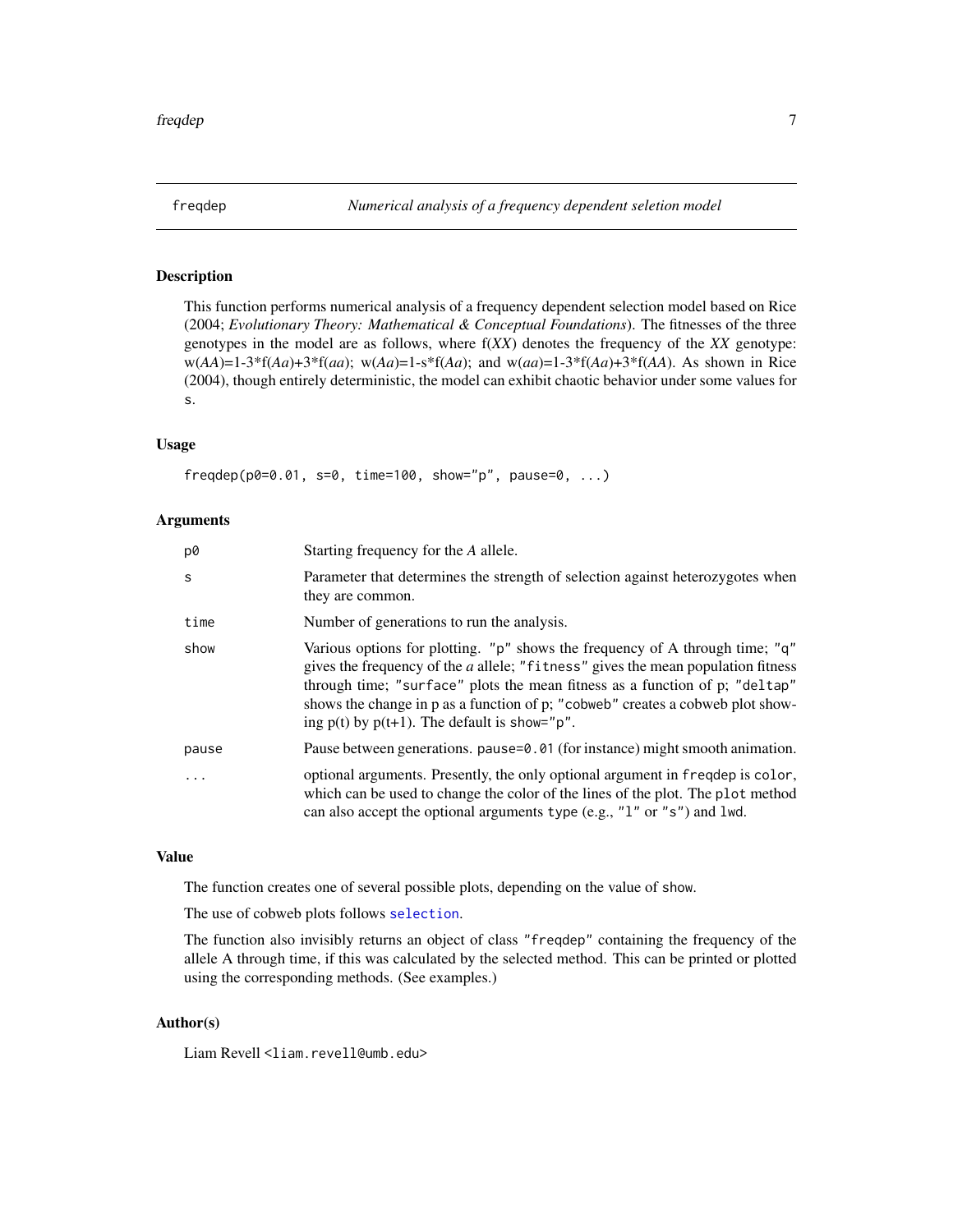# See Also

[sexratio](#page-16-1)

# Examples

```
freqdep(time=100)
freqdep(s=1.5,time=100)
p<-freqdep(s=2,show="cobweb",time=100)
plot(p)
```
<span id="page-7-1"></span>genetic.drift *Genetic drift simulation*

# Description

This function simulates genetic drift at a biallelic genetic locus with no selection and no mutation in a sexually reproducing diploid population or set of populations. It is essentially redundant with [drift.selection](#page-3-1), but in which there is no difference in relative fitness among genotypes; however, it also allows the user to visualize heterozygosity or genetic variation through time - options that are not yet implemented in [drift.selection](#page-3-1).

# Usage

genetic.drift(p0=0.5, Ne=20, nrep=10, time=100, show="p", pause=0.1, ...)

| p0    | Starting frequency for the A allele.                                                                                                                                                                                                                                                                                                                                                                                      |
|-------|---------------------------------------------------------------------------------------------------------------------------------------------------------------------------------------------------------------------------------------------------------------------------------------------------------------------------------------------------------------------------------------------------------------------------|
| Ne    | Effective population size.                                                                                                                                                                                                                                                                                                                                                                                                |
| nrep  | Number of replicate simulations.                                                                                                                                                                                                                                                                                                                                                                                          |
| time  | Total time, in number of generations, for the simulation.                                                                                                                                                                                                                                                                                                                                                                 |
| show  | Various options for plotting. "p" shows the frequency of the A allele through<br>time; "genotypes" creates an animated histogram with the frequencies of each<br>of the three genotypes through time; "fixed" shows the fraction of popula-<br>tions that have fixed for each allele, a or A; "heterozygosity" plots the mean<br>heterozygosity and the expected heterozygosity through time. The default is<br>show="p". |
| pause | Pause between generations. pause=0.01 (for instance) might smooth animation.                                                                                                                                                                                                                                                                                                                                              |
| .     | optional arguments. In genetic drift the optional arguments are presently:<br>colors (a vector giving the colors to be used to graph the various simulations);<br>and lwd. The plot method of the object class adds the optional argument type<br>(e.g., "1" or "s").                                                                                                                                                     |

<span id="page-7-0"></span>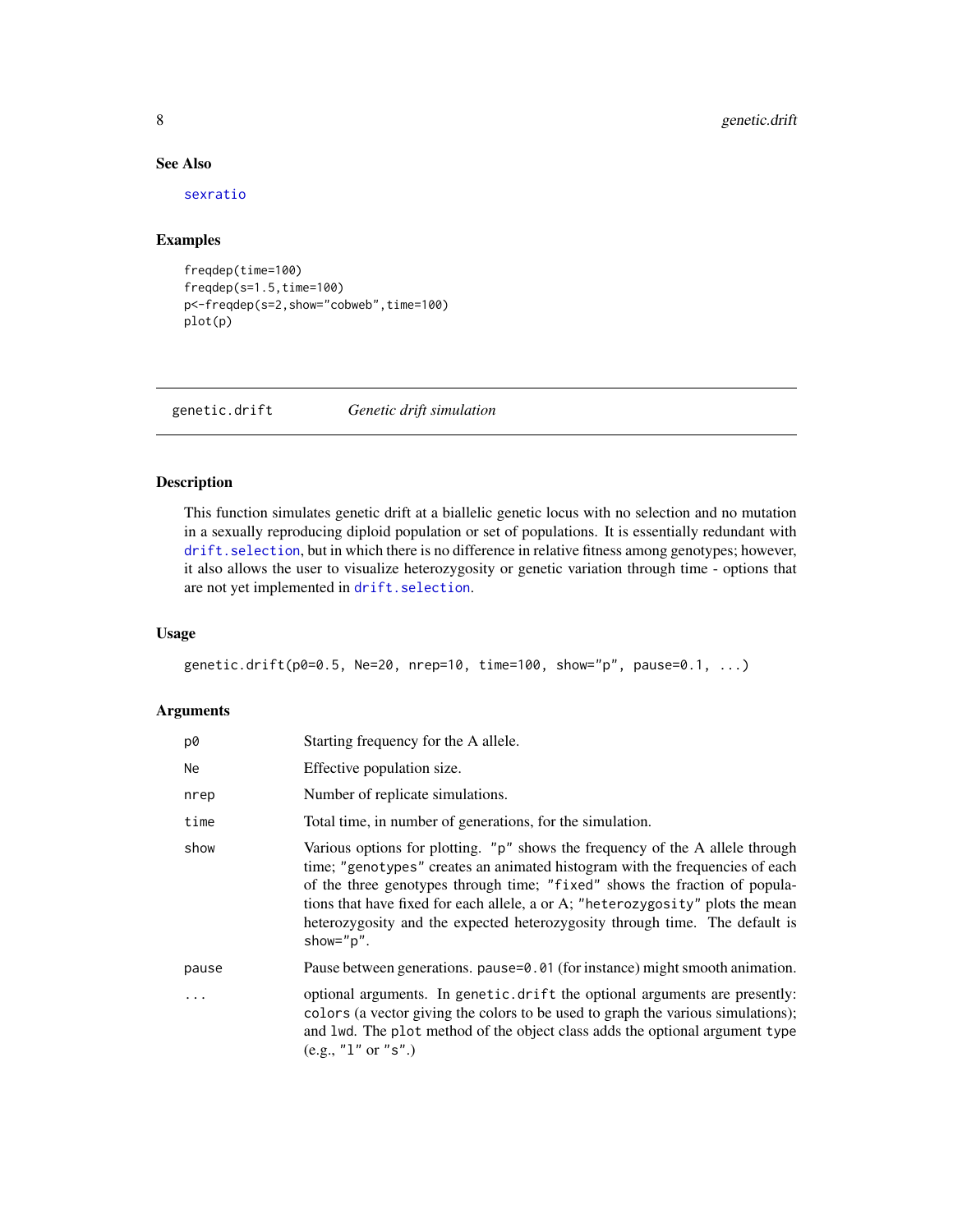# <span id="page-8-0"></span>hardy.weinberg 9

# Value

The function creates one of several possible plots, depending on the value of show.

The function also invisibly returns an object of class "genetic.drift" that can be printed or replotted by the user using corresponding print and plot methods. (See examples.)

#### Author(s)

Liam Revell <liam.revell@umb.edu>

# See Also

[drift.selection](#page-3-1), [founder.event](#page-4-1), [selection](#page-14-1)

#### Examples

```
## Not run:
genetic.drift()
object<-genetic.drift(p0=0.7,show="heterozygosity")
plot(object,show="genotypes")
```
## End(Not run)

| hardy.weinberg | Computes Hardy-Weinberg frequencies for a multiallelic locus or |
|----------------|-----------------------------------------------------------------|
|                | <i>across multiple loci</i>                                     |

# Description

hardy.weinberg computes Hardy-Weinberg frequencies for a multiallelic locus using arbitrary allele frequencies.

multilocus.hw computes multilocus Hardy-Weinberg frequencies for a set of biallelic loci.

#### Usage

```
hardy.weinberg(p=c(0.5,0.5), alleles=c("A","a"), as.matrix=FALSE)
multilocus.hw(nloci=2, p=NULL)
```

| р         | allele frequencies. In the case of multilocus hw the frequencies of the <i>domi</i> -<br><i>nant</i> (in this case, merely uppercase) allele at each locus. |
|-----------|-------------------------------------------------------------------------------------------------------------------------------------------------------------|
| alleles   | names of the alleles.                                                                                                                                       |
| as.matrix | logical argument indicating whether to return the result in the form of a matrix<br>(if TRUE) or a vector.                                                  |
| nloci     | for multilocus. hw the number of loci.                                                                                                                      |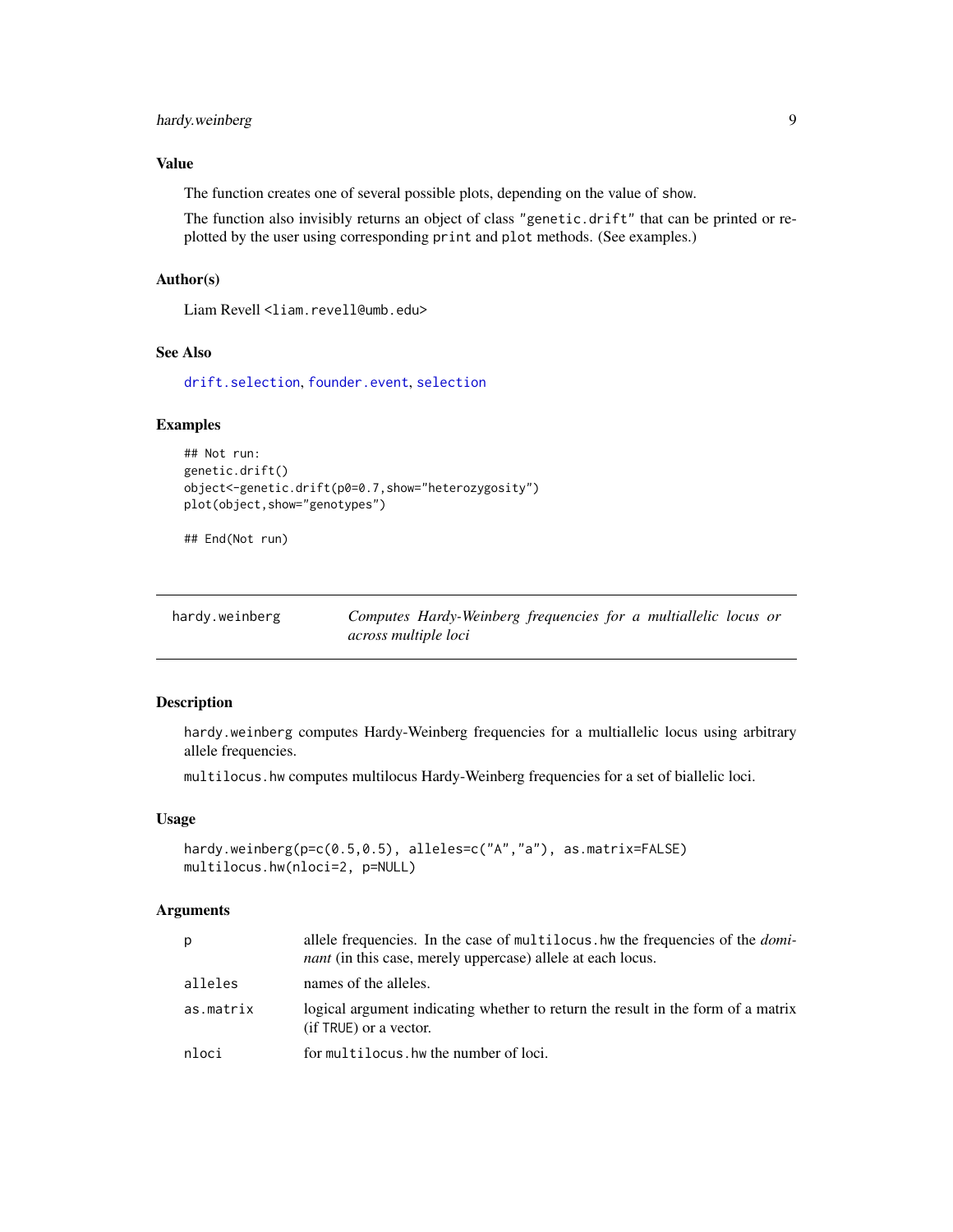#### Value

Returns a matrix or vector.

# Author(s)

Liam Revell <liam.revell@umb.edu>

#### See Also

[phenotype.freq](#page-12-1)

#### Examples

```
hardy.weinberg()
hardy.weinberg(p=c(0.4,0.3,0.2,0.1),alleles=letters[1:4])
```
hawk.dove *Analysis of hawk-dove game theoretic model*

#### Description

This function performs numerical analysis of a discrete-time hawk-dove model in which "payoff" determines relative fitness in the population.

#### Usage

hawk.dove(p=c(0.01,0.99), M=NULL, time=100)

#### Arguments

| p    | Starting frequency of hawk & dove phenotypes, respectively. Should correspond<br>with the rows of M. If a single value is given then p will automatically be set to<br>$p = c(p, 1-p)$ . |
|------|------------------------------------------------------------------------------------------------------------------------------------------------------------------------------------------|
| M    | Payoff matrix. $M[i, j]$ should contain the fitness of i when interacting with j.                                                                                                        |
| time | Number of generations.                                                                                                                                                                   |

#### Value

The function creates a two panel plot. The upper panel shows the relative frequencies of each of the two interacting phenotypes. The lower panel shows mean fitness of the population and of each morph through time.

The function also invisibly returns an object of class "hawk.dove" containing the frequencies of each strategy through time and their fitnesses. This object can be printed or re-plotted using corresponding print and plot methods. (See examples.)

<span id="page-9-0"></span>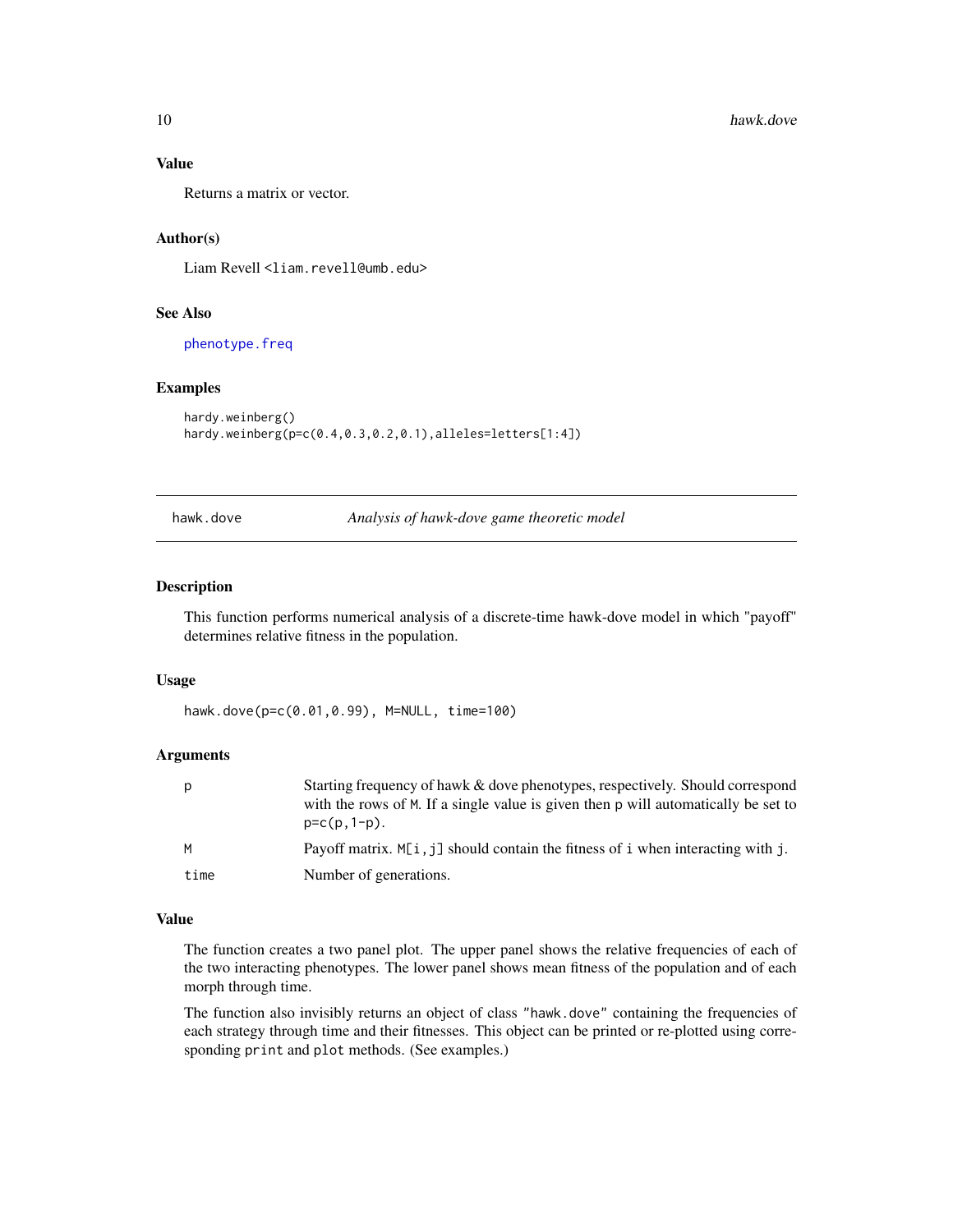<span id="page-10-0"></span>msd and the contract of the contract of the contract of the contract of the contract of the contract of the contract of the contract of the contract of the contract of the contract of the contract of the contract of the co

# Author(s)

Liam Revell <liam.revell@umb.edu>

# See Also

[freqdep](#page-6-1)

# Examples

```
hawk.dove(time=60)
Payoff<-matrix(c(0.5,0.6,1.5,1.0),2,2)
object<-hawk.dove(M=Payoff,time=60)
print(object)
plot(object)
```
<span id="page-10-1"></span>msd *Migration, drift, and selection*

#### Description

Simulates migration, natural selection, and genetic drift. Selection can be in opposite directions in the two populations experiencing gene flow.

#### Usage

 $msd(p0=c(0.5, 0.5), Ne=c(100, 100), w=list(c(1,1,1),c(1,1,1)),$ m=c(0.01,0.01), ngen=400, colors=c("red","blue"), ...)

| p0        | starting frequency for the A allele in each of two populations.                                                                                                                                                                                                                                                      |
|-----------|----------------------------------------------------------------------------------------------------------------------------------------------------------------------------------------------------------------------------------------------------------------------------------------------------------------------|
| <b>Ne</b> | effective population size for each of two populations.                                                                                                                                                                                                                                                               |
| W         | fitnesses of the three genotypes $(AA, Aa,$ and aa, in that order) in each of the two<br>populations. w should take the form of a list of two vectors.                                                                                                                                                               |
| m         | rates of migration <i>from</i> the first population to the second, and from the second<br>population to the first, in that order. This value is best interpreted as the <i>proba</i> -<br><i>bility</i> that an individual born in population 1 will migrate to population 2 before<br>reproduction, and vice versa. |
| ngen      | total time, in number of generations, for the simulation.                                                                                                                                                                                                                                                            |
| colors    | colors to use for plotting.                                                                                                                                                                                                                                                                                          |
| .         | optional arguments. Presently, the only optional argument for msd is show. Legend<br>(which defaults to TRUE). The plot method adds the additional optional argu-<br>ments of colors (a vector of colors for the two simulated populations), lwd, and<br>type $(e.g., "l" or "s").$                                  |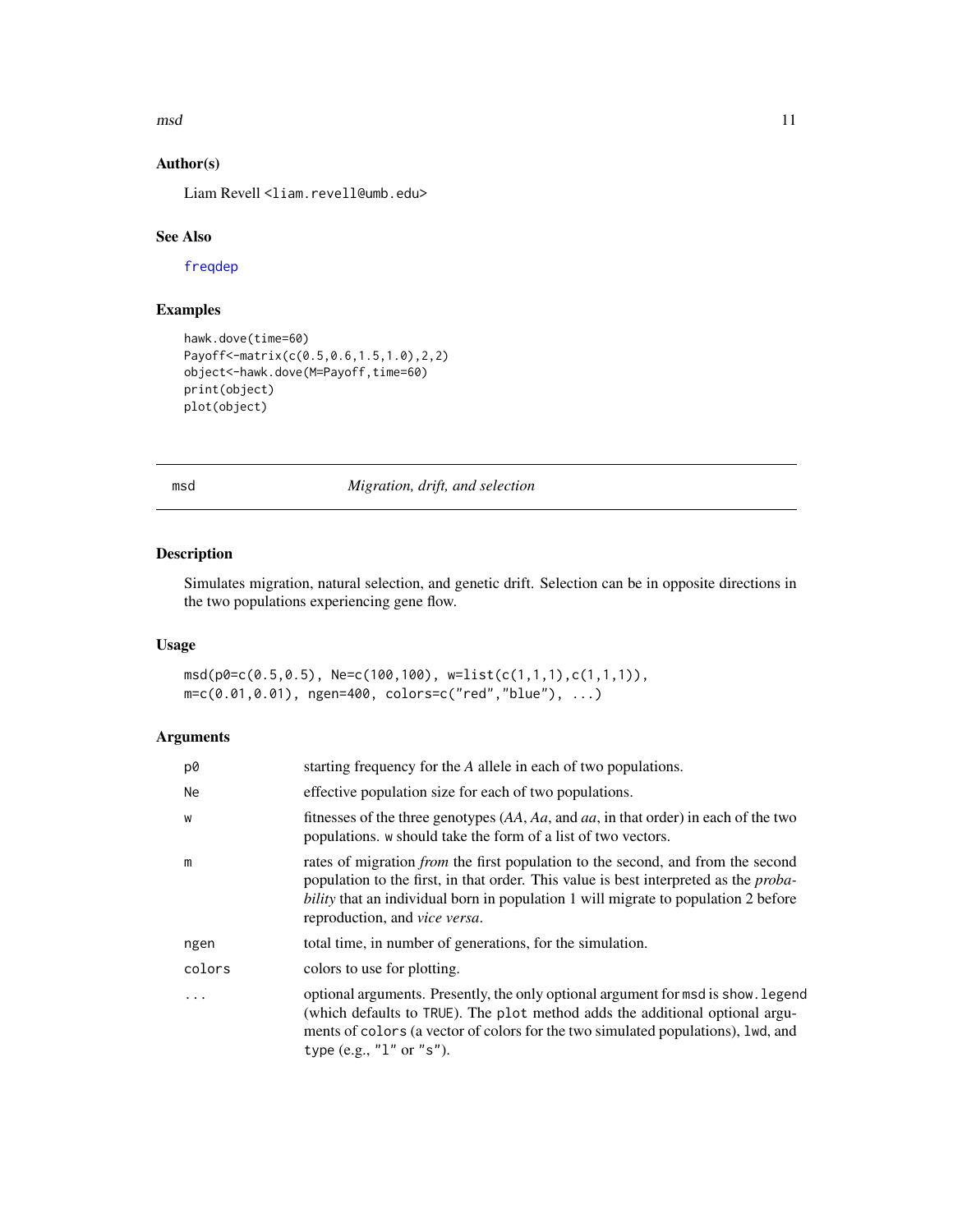<span id="page-11-0"></span>The function creates a plot and invisibly returns a list containing the allele frequency through time for each of the two simulated populations.

The returned object is of class "msd" and can be printed or re-plotted using corresponding print or plot methods. (See examples.)

# Author(s)

Liam Revell <liam.revell@umb.edu>

#### See Also

[drift.selection](#page-3-1)

#### Examples

```
msd()
msd(p0=c(0.25,0.75),w=list(c(1,0.9,0.8),c(0.8,0.9,1)))
object<-msd(p0=c(0.75,0.25),w=list(c(1,0.9,0.8),
c(0.8,0.9,1)),m=c(0.1,0.1),ngen=100)
print(object)
plot(object,colors=c("black","grey"),lwd=4,type="s")
```
<span id="page-11-1"></span>mutation.selection *Gene frequencies over time under mutation-selection balance*

#### Description

This function performs numerical analysis of mutation-selection balance with mutation from *A* to *a* and selection against (either or both of) *Aa* and *aa*.

#### Usage

```
mutation.selection(p0=1.0, w=c(1,0), u=0.001, time=100, show="q", pause=0,
ylim=c(0,1))
```

| p0    | Starting frequency for the A allele.                                                                                                         |
|-------|----------------------------------------------------------------------------------------------------------------------------------------------|
| W     | Fitnesses of the heterozygote $(Aa)$ and homozygote deleterious $(aa)$ genotypes.<br>The fitness of genotype AA is assumed to be 1.0.        |
| u     | Rate at which A alleles are converted to a alleles by mutation.                                                                              |
| time  | Number of generations to run the analysis.                                                                                                   |
| show  | Two options for plotting. "q" shows the frequency of a through time; "fitness"<br>plots the mean fitness over time. The default is show="q". |
| pause | Pause between generations. pause=0.01 (for instance) might smooth animation.                                                                 |
| vlim  | Limits on the y-axis for plotting.                                                                                                           |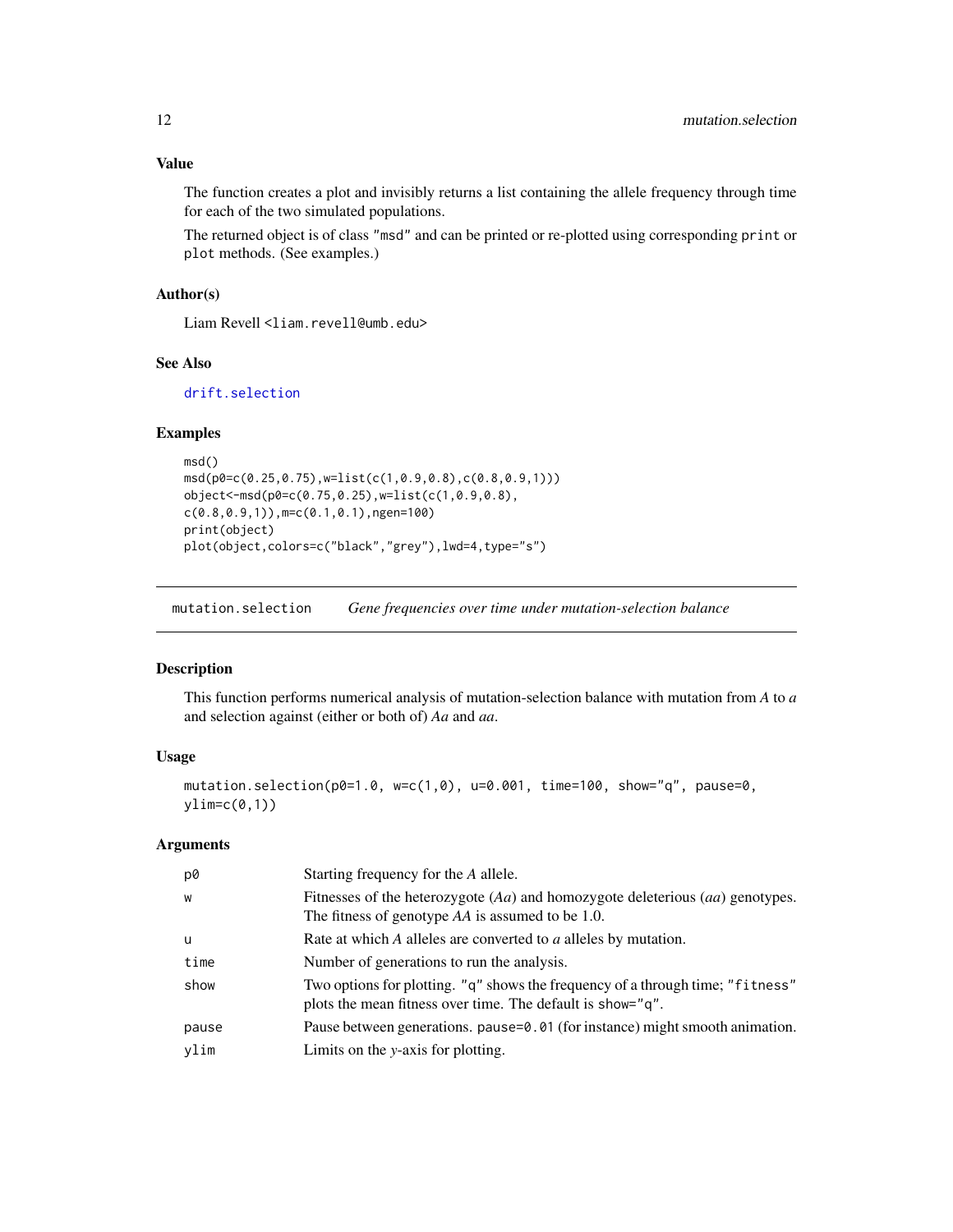# <span id="page-12-0"></span>phenotype.freq 13

#### Value

The function creates one of three possible plots, depending on the value of show.

The function also invisibly returns the frequency of the A allele through time and the mean population fitness as an object of class "mutation.selection" that can be printed or re-plotted with associated print and plot methods, respectively. The plot method also permits user control over various attributes of the appearance of the plot, such as the color of the plotted lines (color), the line widths (lwd), the limits of the *y*-axis (ylim), and the type of line (e.g., "l" vs. "s", via the argument type).

#### Author(s)

Liam Revell <liam.revell@umb.edu>

#### See Also

[genetic.drift](#page-7-1), [selection](#page-14-1)

#### Examples

mutation.selection(w=c(1,0),time=100,ylim=c(0,0.1))

<span id="page-12-1"></span>

| phenotype.freq | Computes phenotypic distribution and its change through time due to |
|----------------|---------------------------------------------------------------------|
|                | natural selection on a polygenic trait                              |

#### Description

phenotype.freq computes the phenotypic trait distribution for a polygenic trait. Can be used to demonstrate that the phenotypic distribution of a polygenic trait will tend to normality as the number of loci is increased, regardless of the allele frequencies at each locus.

phenotype.selection computes the change in the phenotypic trait distribution through time under natural selection. Can be used to show that natural selection on a polygenic trait can move the value of the trait well beyond its original distribution in the population.

#### Usage

```
phenotype.freq(nloci=6, p=NULL, effect=1/nloci)
phenotype.selection(nloci=6, p=NULL, effect=1/nloci, beta=0.1, ngen=20, ...)
```

| nloci  | number of loci. For simplicity all loci are assumed to be biallelic.                                                                    |
|--------|-----------------------------------------------------------------------------------------------------------------------------------------|
| p      | allele frequency, $p$ , for each locus, in a vector. If not supplied, initially frequen-<br>cies will be assumed to be 0.5 at all loci. |
| effect | additive effect of an allele substitution. For simplicity, this is assumed to be the<br>same at all loci.                               |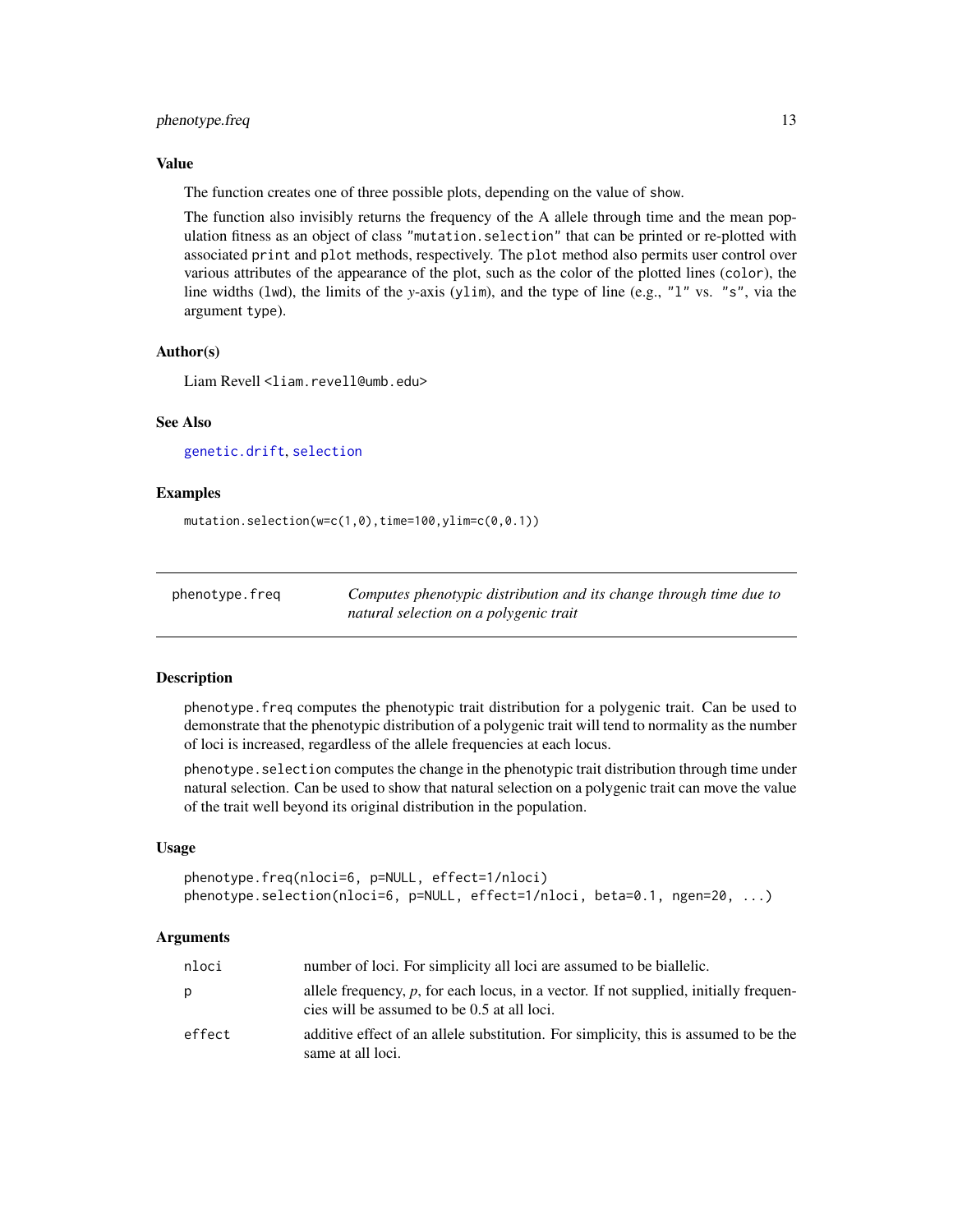<span id="page-13-0"></span>

| beta      | selection gradient.                                                                                                                                                                         |
|-----------|---------------------------------------------------------------------------------------------------------------------------------------------------------------------------------------------|
| ngen      | number of generations to analyze.                                                                                                                                                           |
| $\ddotsc$ | optional arguments. Presently the only optional argument in the function phenotype. selection<br>is sleep, which can be used to specify the time delay in seconds between gen-<br>erations. |

# Value

Creates a plot or animation.

phenotype.freq also invisibly returns an object of class "phenotype.freq" that can be printed or re-plotted using print and plot methods corresponding to the object type. (See examples.)

#### Author(s)

Liam Revell <liam.revell@umb.edu>

#### See Also

[clt](#page-1-1), [selection](#page-14-1)

# Examples

```
## Not run:
phenotype.freq(n=4)
object<-phenotype.freq(nloci=6,p=runif(n=6),effect=1/6)
print(object)
plot(object)
object<-phenotype.freq(nloci=10,p=runif(n=10),effect=rexp(n=10))
print(object)
plot(object)
phenotype.selection(ngen=100)
```
## End(Not run)

rcd *Simulation of reproductive character displacement in an ecological community*

#### Description

This function conducts individual-based, genetically explicit numerical simulation of reproductive character displacement in an ecological community. The model is one of multiple species (with fixed relative abundance) competing to utilize the same signal space. There is both stabilizing selection on the signal trait for detectability, as well as (in multi-species simulations) countervailing selection for divergence due to the costs of erroneous mismating attempts.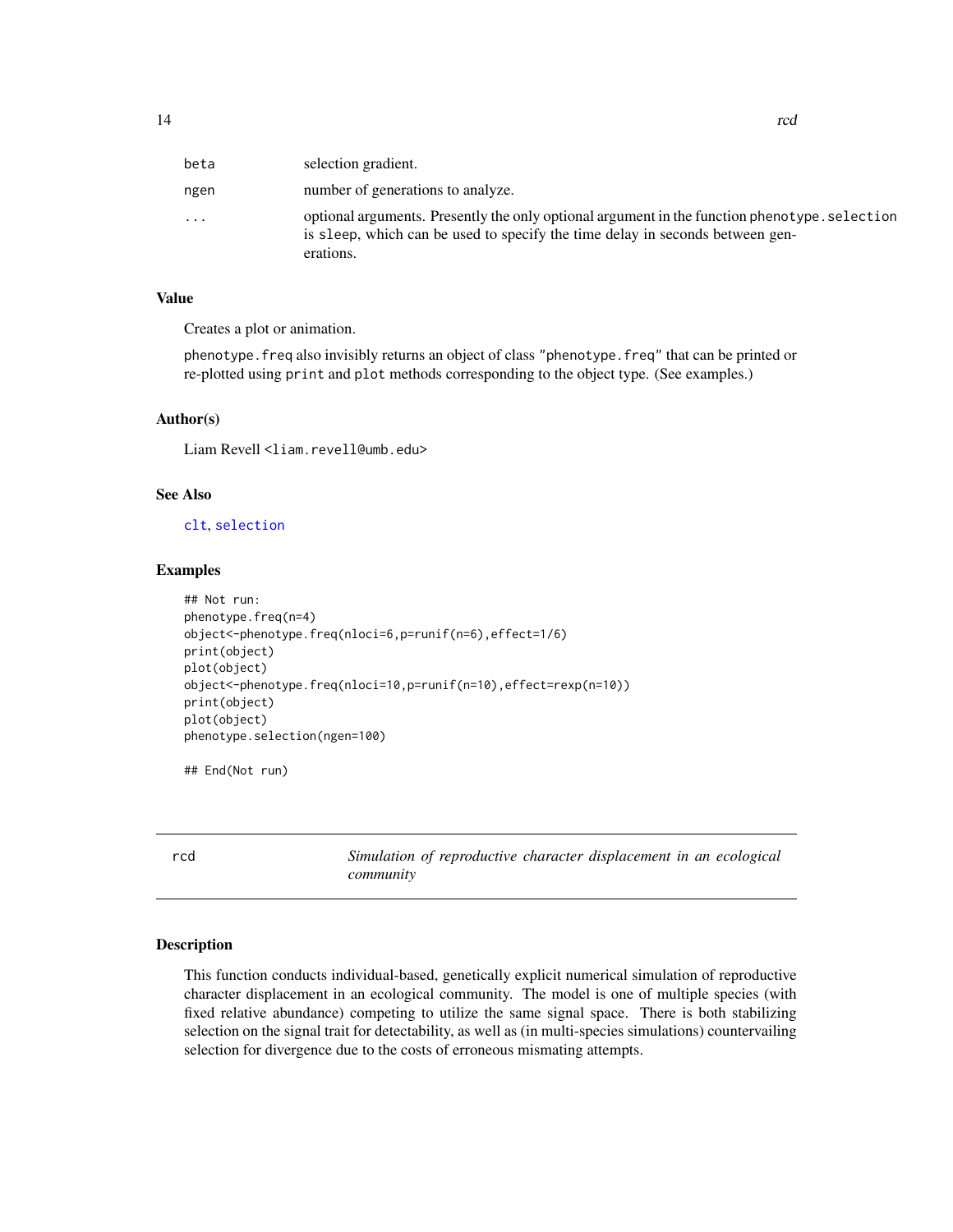#### <span id="page-14-0"></span>selection and the selection of the selection of the selection of the selection of the selection of the selection of the selection of the selection of the selection of the selection of the selection of the selection of the

# Usage

rcd(nsp=3, nindivs=c(700,400,100), w\_t=10, gen=c(500,500), figs="on", pf=100, ...)

# Arguments

| nsp     | Number of species in the simulation. If figs="on", nsp must be 1, 2, or 3.                                                |
|---------|---------------------------------------------------------------------------------------------------------------------------|
| nindivs | A vector of length nsp containing the integer number of individuals in each<br>species of the simulation.                 |
| w_t     | Shape parameter of the Gaussian selection surface for the male signalling trait.                                          |
| gen     | Vector containing the number of allopatric generations followed by the number<br>of sympatric generations for simulation. |
| figs    | Either "on" if plotting is turned on, or "off" to suppress plotting.                                                      |
| pf      | Print frequency for the simulation status to screen.                                                                      |
| $\cdot$ | Optional arguments.                                                                                                       |

# Value

The function returns a list containing the mean male signal trait and the mean female preference over time. It also (optionally) plots these.

### Author(s)

Liam Revell <liam.revell@umb.edu>

#### See Also

[drift.selection](#page-3-1), [genetic.drift](#page-7-1), [freqdep](#page-6-1), [selection](#page-14-1)

# Examples

```
## Not run:
obj<-rcd(nsp=2,nindivs=c(500,500))
```
## End(Not run)

<span id="page-14-1"></span>selection *Numerical analysis of biallelic locus frequency independent selection*

# Description

This function performs numerical analysis of a simple biallelic selection model.

#### Usage

```
selection(p0=0.01, w=c(1.0,0.9,0.8), time=100, show="p", pause=0, ...)
```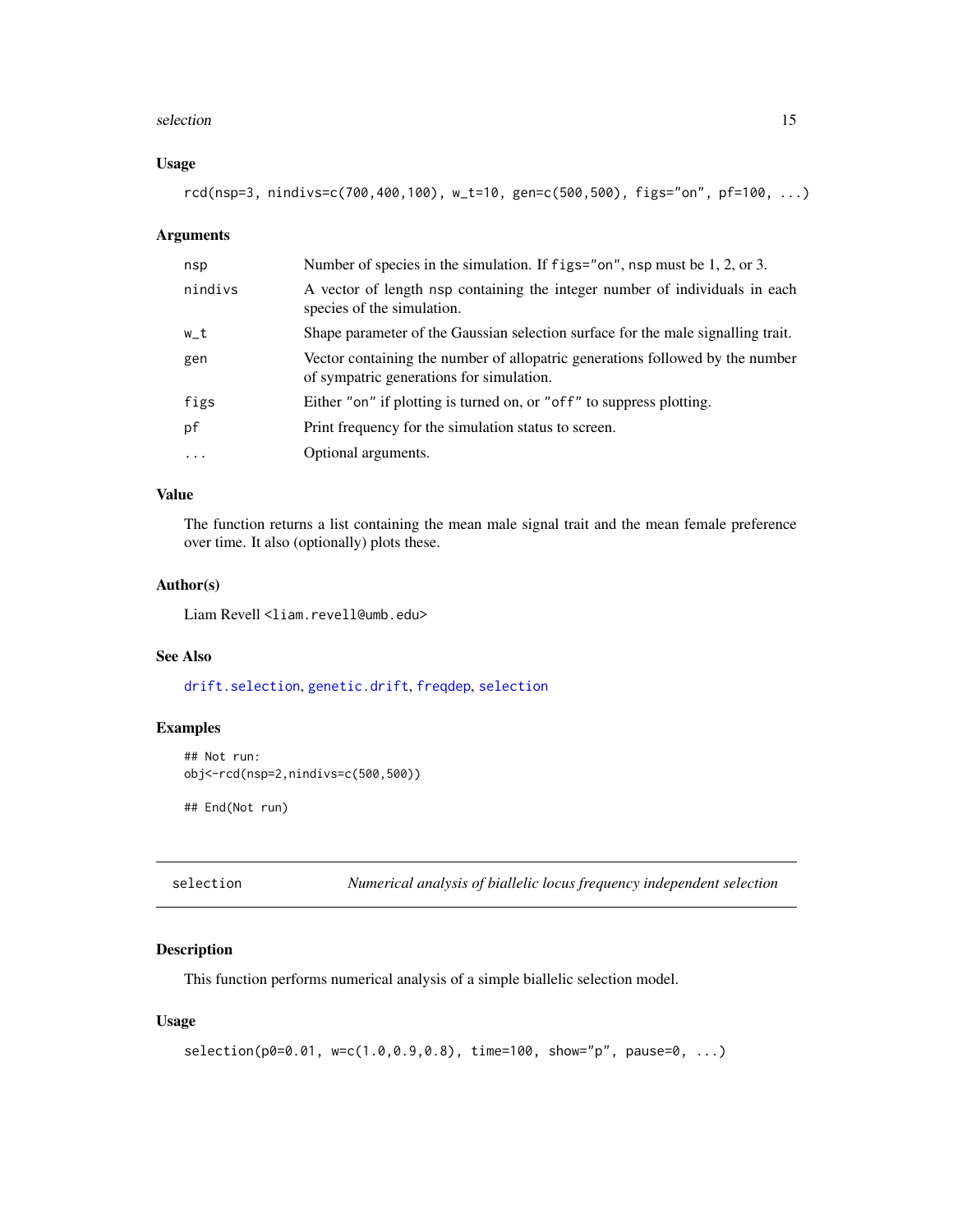# <span id="page-15-0"></span>Arguments

| p0       | Starting frequency for the A allele.                                                                                                                                                                                                                                                                                                                                                                        |
|----------|-------------------------------------------------------------------------------------------------------------------------------------------------------------------------------------------------------------------------------------------------------------------------------------------------------------------------------------------------------------------------------------------------------------|
| W        | Fitnesses for the three genotypes in the following order: AA, Aa, aa.                                                                                                                                                                                                                                                                                                                                       |
| time     | Number of generations to run the analysis.                                                                                                                                                                                                                                                                                                                                                                  |
| show     | Various options for plotting. "p" shows the frequency of A through time; "surface"<br>plots the mean fitness as a function of $p$ ; "deltap" shows the change in $p$ as a<br>function of p; "cobweb" creates a cobweb plot showing $p(t)$ by $p(t+1)$ . The<br>default is show="p".                                                                                                                         |
| pause    | Pause between generations. pause=0.01 (for instance) might smooth animation.                                                                                                                                                                                                                                                                                                                                |
| $\ddots$ | Optional arguments, including: add, a logical value indicating whether or not<br>to add to the current plot (applies only to show="p"); color, change the color<br>of the plotted line (works nicely with add, for obvious reasons); and equil, a<br>logical value indicating whether or not to show the equilibrium value of $p$ using<br>vertical (or horizontal) lines on the graph (defaults to FALSE). |

# Value

The function creates one of several possible plots, depending on the value of show.

The cobweb plot shows  $p(t+1)$  as a function of  $p(t)$ , with stairsteps giving the changes across generations given the initial value of  $p$  ( $p$  $\theta$ ) and total time ( $time$ ) that are specified by the user.

The function invisibly returns an object of class "selection" which can be printed or re-plotted using associated print and plot methods. (See examples.)

# Author(s)

Liam Revell <liam.revell@umb.edu>

# See Also

[drift.selection](#page-3-1), [freqdep](#page-6-1), [msd](#page-10-1), [mutation.selection](#page-11-1)

#### Examples

```
selection(w=c(1.0,0.8,0.8),time=500)
selection(w=c(1.0,1.0,0.0),show="surface")
object<-selection(w=c(0.8,1.1,0.7))
print(object)
plot(object,show="cobweb")
```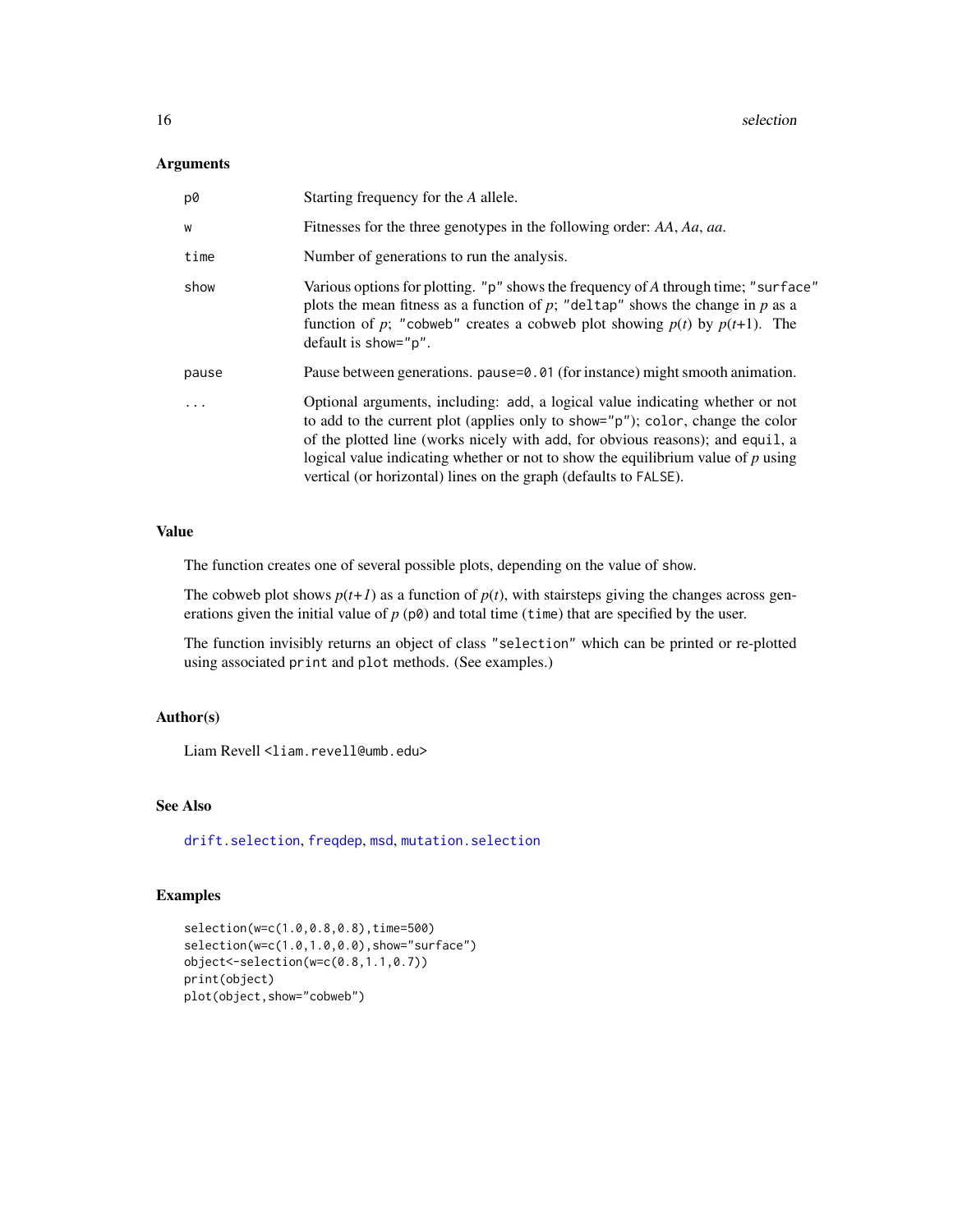<span id="page-16-1"></span><span id="page-16-0"></span>sexratio *Hypothetical analysis of frequency dependent selection on a sex determining genetic locus*

# Description

This function performs numerical analysis of a frequency dependent selection model of a hypothetical diploid sexually reproducing population in which sex is determined by the genotype at a biallelic genetic locus. Genotype *AA* are male, genotype *aa* are female, and genotype *Aa* might be male or female with probabilities that can be specified by the user. (Users may find, for instance, that setting sex.Aa=c(1,0) will result in evolution towards an *XY* sex determination system; whereas sex.Aa=c(0,1) will evolve towards a *ZW* system.)

#### Usage

sexratio(p0=0.01, time=40, show="p", pause=0, sex.Aa=c(0.5,0.5))

#### Arguments

| p0     | Starting frequency for the A allele. Individuals with AA genotypes are male,<br>while individuals with Aa genotypes are male or female with probability given<br>by sex.Aa.                                                                                                                                 |
|--------|-------------------------------------------------------------------------------------------------------------------------------------------------------------------------------------------------------------------------------------------------------------------------------------------------------------|
| time   | Number of generations to run the analysis.                                                                                                                                                                                                                                                                  |
| show   | Two different options for plotting. " $p$ " shows the frequency of A through time;<br>"fitness" plots the mean fitness through time; "sex-ratio" plots the rela-<br>tive frequency of each sex; and "genotypes" plots the frequencies of the three<br>genotypes in the population. The default is show="p". |
| pause  | Pause between generations. pause=0.01 (for instance) might smooth animation.                                                                                                                                                                                                                                |
| sex.Aa | Probability that individuals with genotype Aa are male or female, respectively.                                                                                                                                                                                                                             |

### Value

The function creates one of four possible plots, depending on the value of show. Numerical analysis of this model shows how frequency dependent selection should favor alleles that tend to produce the rarer sex in the population.

The function invisibly returns an object of class "sexratio" that can be printed or re-plotted by the user. (See examples.)

### Author(s)

Liam Revell <liam.revell@umb.edu>

# See Also

[freqdep](#page-6-1)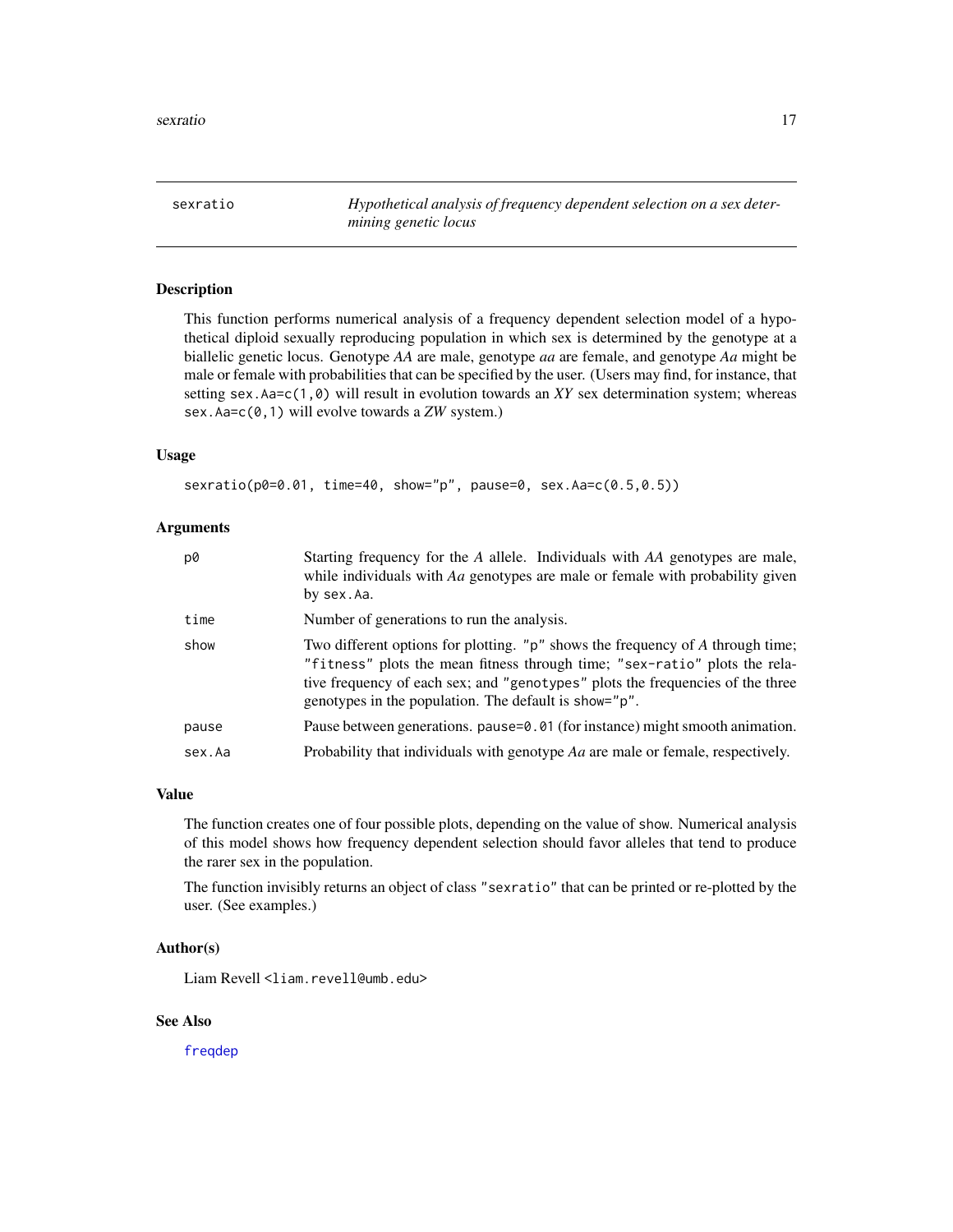18 sexratio

# Examples

```
sexratio()
sexratio(p0=0.001,show="sex-ratio")
sexratio(p0=0.001,show="fitness")
object<-sexratio(p0=0.001,sex.Aa=c(0.9,0.1),
time=20)
print(object)
par(mfrow=c(2,1))
plot(object,lwd=4,type="s",show="sex-ratio")
plot(object,lwd=4,type="s",show="genotypes")
par(mfrow=c(1,1))
```